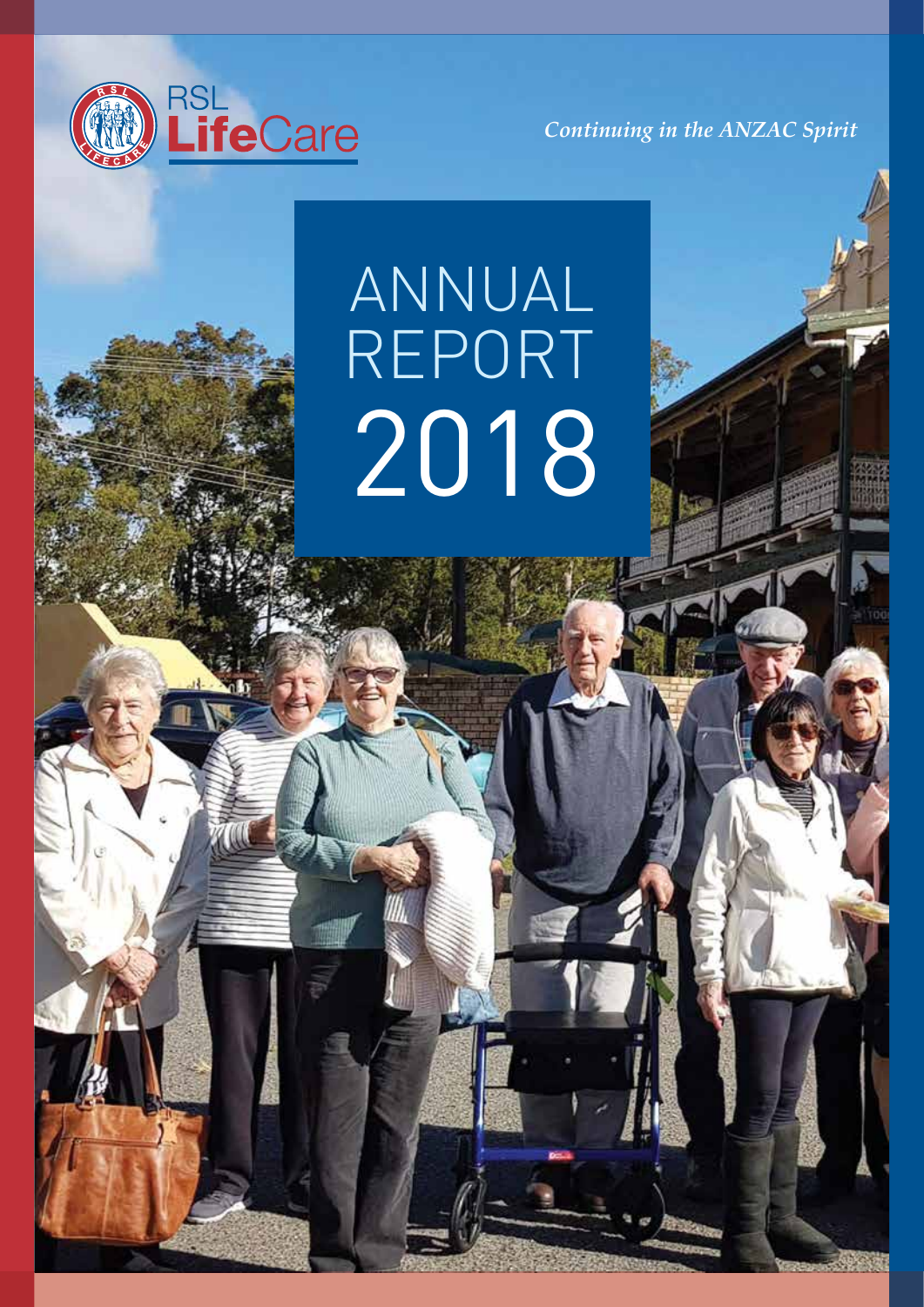#### **September 2017**

• RSL LifeCare is proud to support the 2017 Australian Invictus Games Team in Toronto, Canada

**November 2017** • Remembrance Day Services held across all RSL LifeCare Villages and Care Homes



## **March 2018**

- Tea Gardens Grange Celebrate opening of their Country Club
- Patrick Bugden VC Gardens Ballina hold their Inaugural Art Exhibition





#### **February 2018**

- RSL LifeCare begins construction of 60-bed Aged Care Home in Dubbo, to be named Bill Newton VC Gardens
- Teloca House Narrandera's 15-bed extension ready for residents



#### **October 2017**

• John Edmondson VC Gardens is officially opened by Federal Minister for Aged Care and Indigenous Health, Ken Wyatt AM

#### **April 2018**

• ANZAC Day Services held across all RSL LifeCare Villages and Care Homes

## **May 2018**

• Barry Whiteman named the recipient of the 2017 Milne-Wood Medal at RSL LifeCare's Annual Thank You Luncheon, acknowledging the thousands of volunteers we have working with us in NSW and the ACT

#### **June 2018**

• The 72-strong Australian Invictus Games Team is announced; RSL ANZAC Village hosts Team Dinner and demonstration game of Wheelchair Rugby for residents and the media

# **Chairman's Report**

The past year has seen both change and consolidation within the Board and Senior Management of RSL LifeCare. Notwithstanding the challenges involved, it remains a privilege to serve as Chairman of the Board and I look forward to the very bright future that RSL LifeCare has supporting veterans and senior Australians as an excellent provider of aged care and retirement living in NSW and the ACT.

> In October 2017 John Edmondson VC Gardens, Austral was officially opened by the Minister for Aged Care and Indigenous Affairs, Ken Wyatt AM, and in August Dame Marie Bashir attended Teloca House, Narrandera (her childhood home town) for a dedication of a veteran's memorial wall and to celebrate the 15-bed extension being built. Dubbo is watching with interest as our 60 bed care home is presently under construction. As proof of the area's need, it already has a waiting list. They are also looking forward to the employment opportunities it will create.



The focus for the Board this year has been continuing the improvements to our governance and remaining compliant with regulatory changes which are a feature of the aged care environment and charity sector. We have worked diligently to comply fully with the requirement of the Charitable Fundraising Act and are proud to say that as of May 2018 we were able to recommence fundraising activities. Given the variety of fundraising activities across all our Villages and Care Homes, we created a new role: Manager, Fundraising and Events. This role is responsible for supporting and advising residents and staff wishing to fundraise, and checking that all processes and procedures are correctly adhered to. It is a very positive step forward for the organisation, knowing that every dollar raised fully complies with the Act and is directed to benefit veterans and senior Australians in need.

RSL LifeCare's four arms of service to the community: Independent Living, Residential Care, RSL LifeCare at Home and Veterans' Services have all experienced growth and development this year – in terms of number of people we are serving and the depth of service being provided.



## **Independent Living**

This year RSL LifeCare has turned the sod on several new developments for Independent Living across NSW. Not content to just build retirement living homes, we pride ourselves on building communities within Villages which have community centres, pools, bowling greens, access to transport, and cafés. A feature of this year is the increasing social connections between Independent Living, Care Homes and in-home clients. For many of our residents living independently and alone, this opportunity to easily socialise has been very welcome.



## **Residential Care**

## **RSL LifeCare at Home**

Our RSL LifeCare at Home services have expanded this year and we are proud to announce that we are now a provider of Veterans Home Care Packages – recognition of our specialised knowledge of the particular needs of the elderly in our communities who have served this country of ours.



## **Veterans' Services**

We are the home of the veteran; first on Bare island in 1911, then at the War Veterans Village at Narrabeen in 1939, and now at all RSL LifeCare facilities across NSW and the ACT. This year the Board created a new Veterans' Services role tasked with supporting and deepening the services we provide to Veterans of all ages. A dominant aspect of this position has been RSL LifeCare's sponsorship of the Australian Invictus Games Team and their support crews, an event with which we are very proud to be involved. This role is also heading a data collection project of our veterans and war widows in order to support them with any assistance they may require now and into the future, particularly for accessing support available through the Department of Veteran Affairs. We are developing an education program to ensure our staff understand the experiences, needs and perspectives of veterans.



# **Staff Development and Quality**

In staff development, we are creating new and exciting roles. Of particular note are the newly created Palliative Care Clinical Nurse Consultant (CNC), Wound Management CNC and Mental Health CNC, mentoring care staff in person and online with our newly launched online learning management system. We are proud to say that RSL LifeCare's excellent accreditation record continues.

#### THANKS

This year we have been fortunate to retain Carolyn Kwok as transitional CEO while the process of recruiting a new Chief Executive Officer was undertaken. Her passion for the care and service of ageing Australians has shone through the 17 years she has worked for RSL LifeCare. The Board wishes Carolyn the very best as she enjoys the next chapter of her life.

On behalf of my fellow Directors I would like to thank our residents, staff, volunteers and supporters for the invaluable contribution they make to RSL LifeCare. The rich diversity, dedication to care, energy and joy for life so evident at RSL LifeCare is a direct reflection of your commitment to each other. Such commitment is a big part of the ANZAC spirit.

#### **Andrew Condon**

R. F. Lundon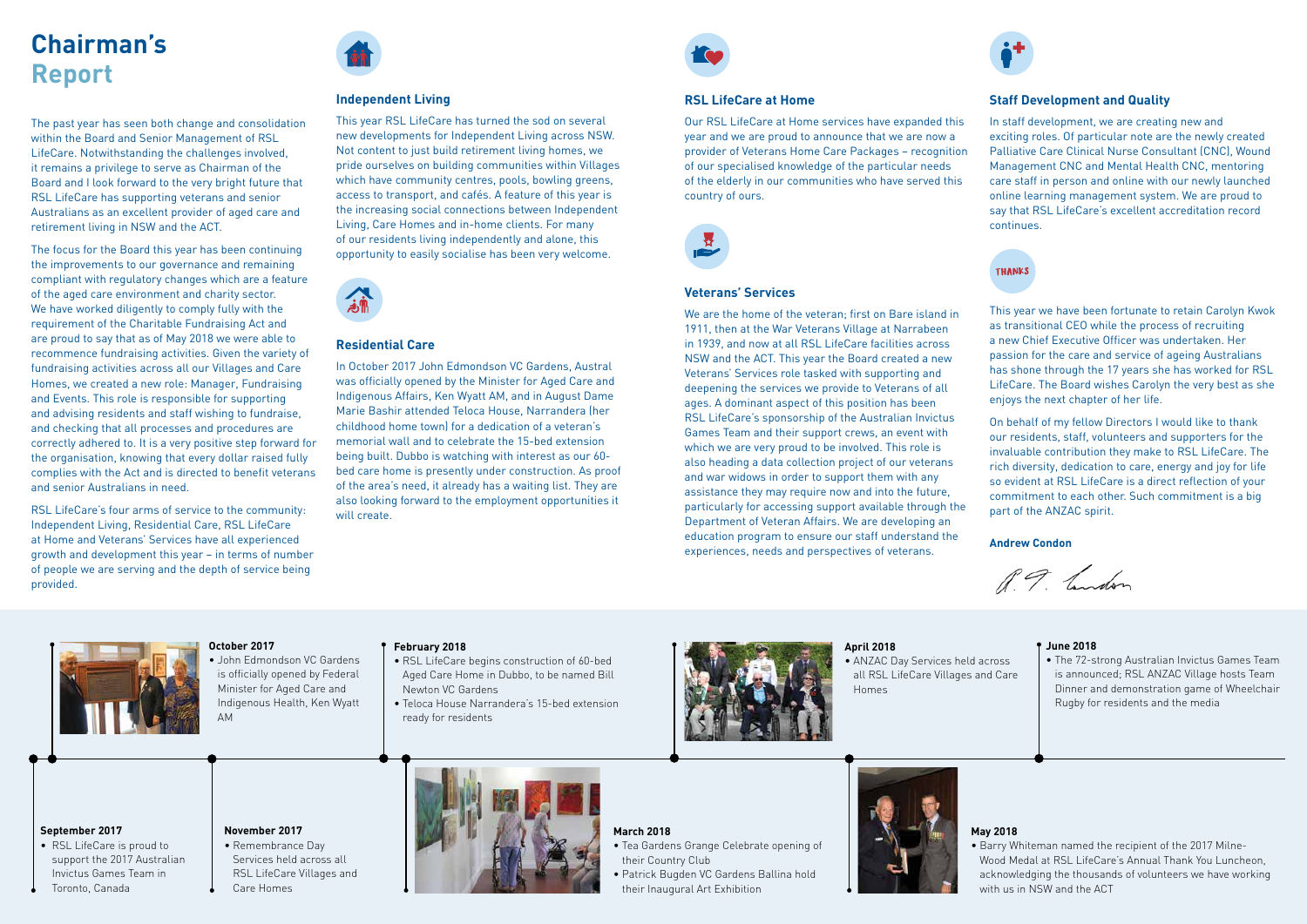# **Financial Results**

# **Income Statement**

| <b>WHAT WE EARNED</b>            | \$000              |
|----------------------------------|--------------------|
| Government subsidies             | 148,358            |
| Resident payments                | 85,092             |
| Donations                        | 272                |
| Other income                     | 7,993              |
| Interest income                  | $\overline{5,293}$ |
| Investment property revaluations | 20,766             |
| <b>Total Revenue</b>             | 267,774            |

**WHAT WE SPENT \$000** Staff costs 153,002 Property costs 24,195

Other costs 57,314

**Total Costs 234,511** 

# **Balance Sheet**

| <b>WHAT WE OWN</b>         | \$000   |
|----------------------------|---------|
| Cash and term deposits     | 175,386 |
| <b>Receivables</b>         | 10,733  |
| Plant and equipment        | 25,494  |
| Land and buildings         | 375,358 |
| Retirement living property | 874,746 |

**Total Assets 1,461,717**

| <b>WHAT WE OWE</b>             | \$000    |
|--------------------------------|----------|
| Creditors                      | 19,276   |
| Staff entitlements             | 21,571   |
| Other                          | 831      |
| to Aged Care residents         | 303, 533 |
| to Retirement living residents | 629,616  |
| <b>Total Liabilities</b>       | 974,827  |

**EQUITY 486,890** 

**21%**

**33%**

**SURPLUS FOR THE YEAR 33,263**







- Rental
- \$200,000 and under
- \$200,001 \$400,000
- \$400,001 \$600,000
- \$600,001 and over

#### **Entry into residential care**

- Supported
- Accommodation Contribution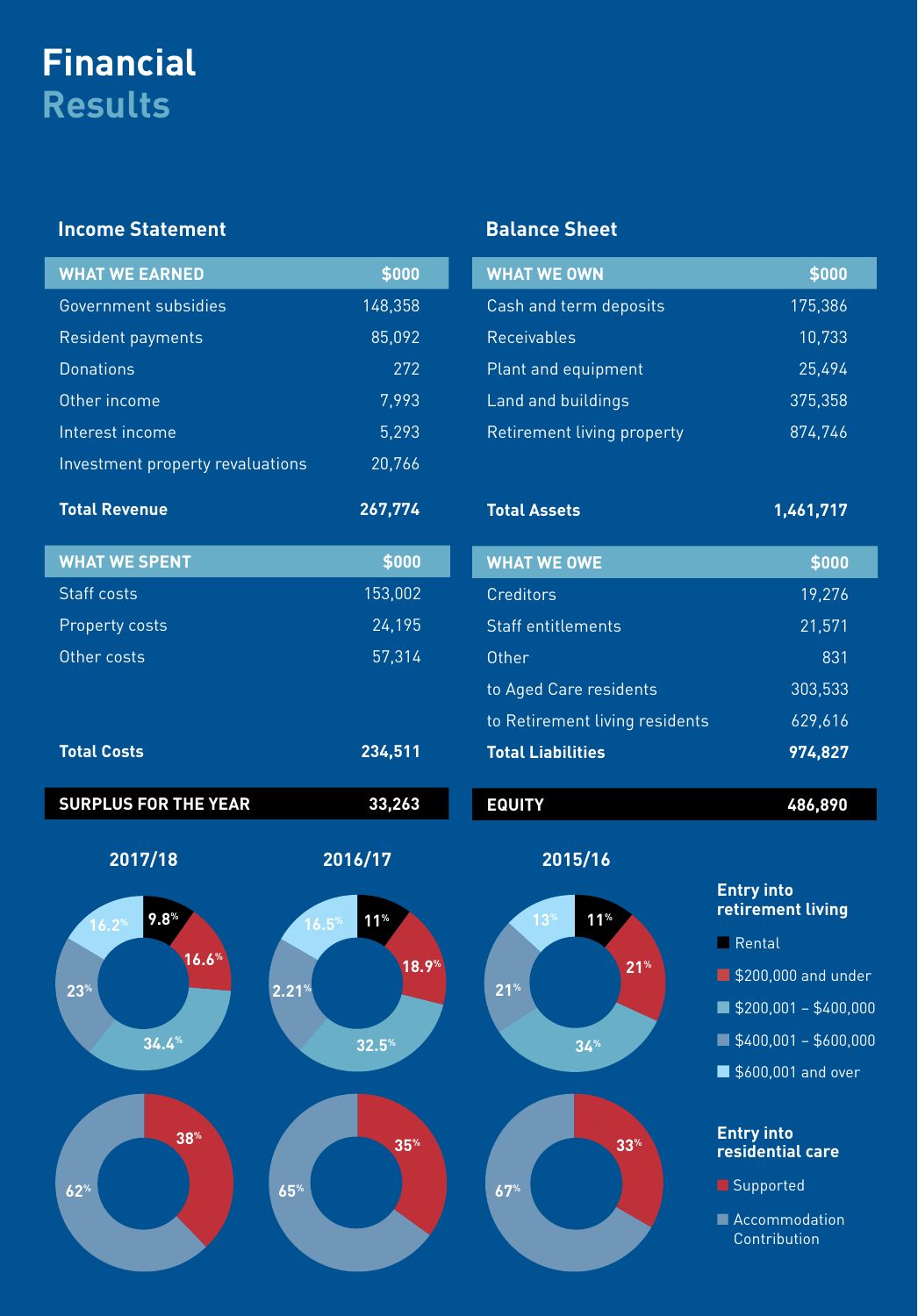# **Facts and Figures**



# **\$528 million**

**New developments next 5 years**





**Residents who have turned 100\***



**865**

**ADF Care Packages packed and sent**



**620**

**Staff are veteran/spouse**



**\$3.8 million Benevolence 2018FY**



**2,600 Clients are veteran/spouse**

\*Current life expectancy in Australia: 83.0. Current World Life Expectancy: 71.7. Source: Australian Bureau of Statistics.